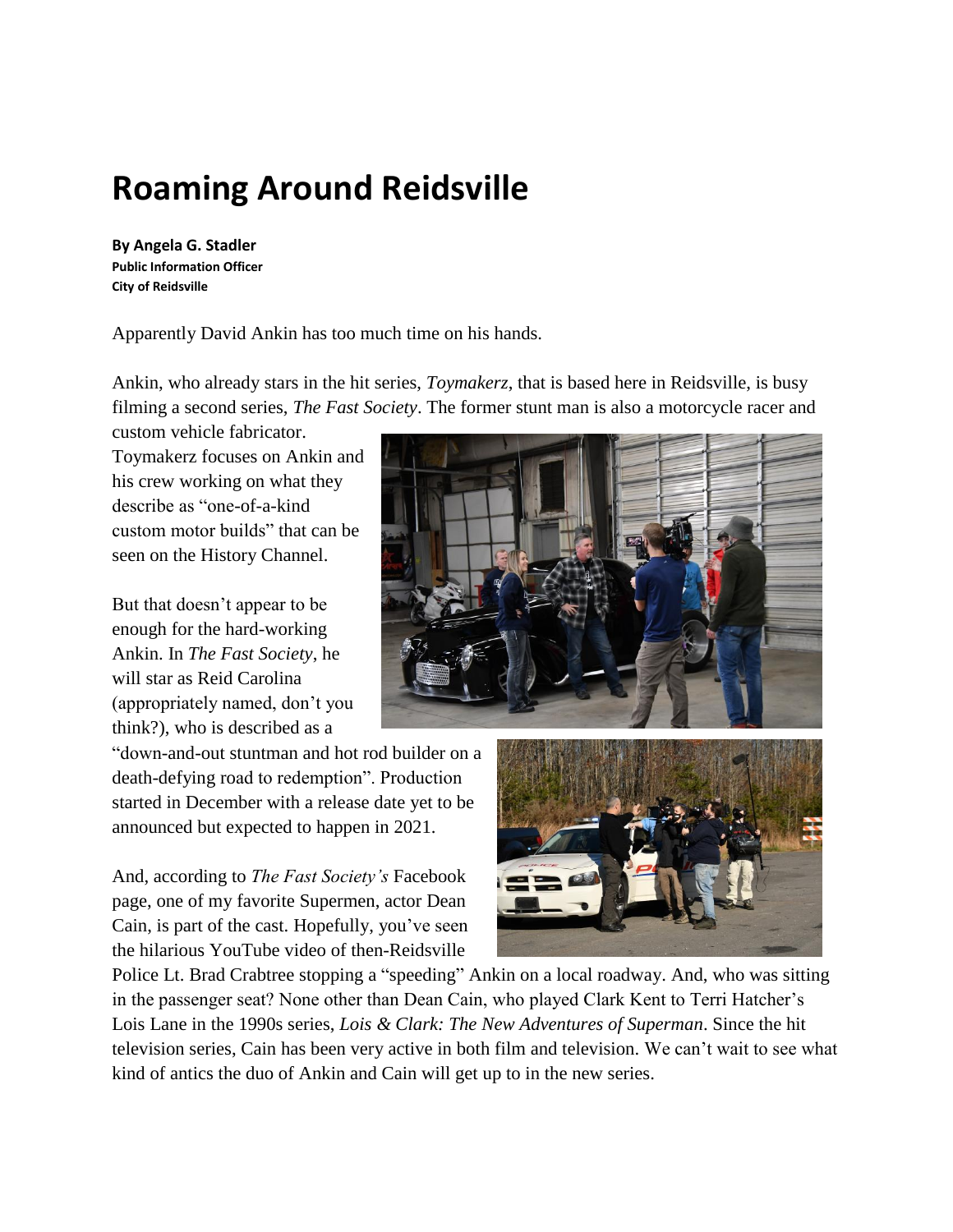Ankin truly has been a great promoter of Reidsville. *Toymakerz* has showcased our City on national television. He has even helped our economic development efforts by talking about how wonderful it has been to work with local officials in a video for the City's site, RockItInReidsville. That's why he is also included as one of our Reidsville Originals!

"The City of Reidsville and everyone here has been super to work with," said Ankin. "I really couldn't have had the success I've had without the support of City officials, local businesses and Reidsville residents. I just love being here!"

The partnership between the City and *Toymakerz* doesn't end there. The City and *Toymakerz* will soon unveil a free, self-guided tour taking visitors to different locations around the area that play a part of the History Channel series. People will be able to go to the City's tourism site, riseupreidsville.com, where a page will offer online access for the tours. Ankin has agreed to open up his shop two Saturdays a month by appointment only where visitors can meet members of the cast. More details will be coming soon about this exciting tour!

In other news:

## **Story Walk Downtown.**

The successful Story Walk Downtown for the kids continues in February and March. The featured book for February is "How Do Dinosaurs Say I Love You?" The story will start at the Reidsville library branch at the corner of Morehead and Scales streets and comes to life as you read the story posted on storefront windows in the downtown. Maps are available at the library and at all participating businesses. Bring your map back to the library and be entered in a drawing for a \$25 VISA gift card. Sorry! Just for children only!

## **Reidsville Rec Sports Gearing Up!**

Right now, the City of Reidsville is planning to hold recreational sports leagues in 2021. Of course, dates may change due to COVID-19 precautions. Currently the following sports registrations are ongoing: Basketball until February 19<sup>th</sup>; Spring Baseball/Softball until February  $22<sup>nd</sup>$ . Volleyball registration won't begin until April  $5<sup>th</sup>$ . You can register online by going to [https://activenet.active.com/reidsvillerec.](https://activenet.active.com/reidsvillerec) Call the City Rec Department at 1-336-349-1090 with any questions.

## **Host Families Needed.**

The Old North State League is making plans for its premiere 2021 season at Jaycee Ballpark and needs host families. Those willing to open their homes to Reidsville Luckies players, average age 18-22, from the first of June until the end of July are being sought. ONSL is looking for welcoming homes in the community since some baseball players are traveling from across the country to play ball. Host families don't have to feed players or provide transportation unless